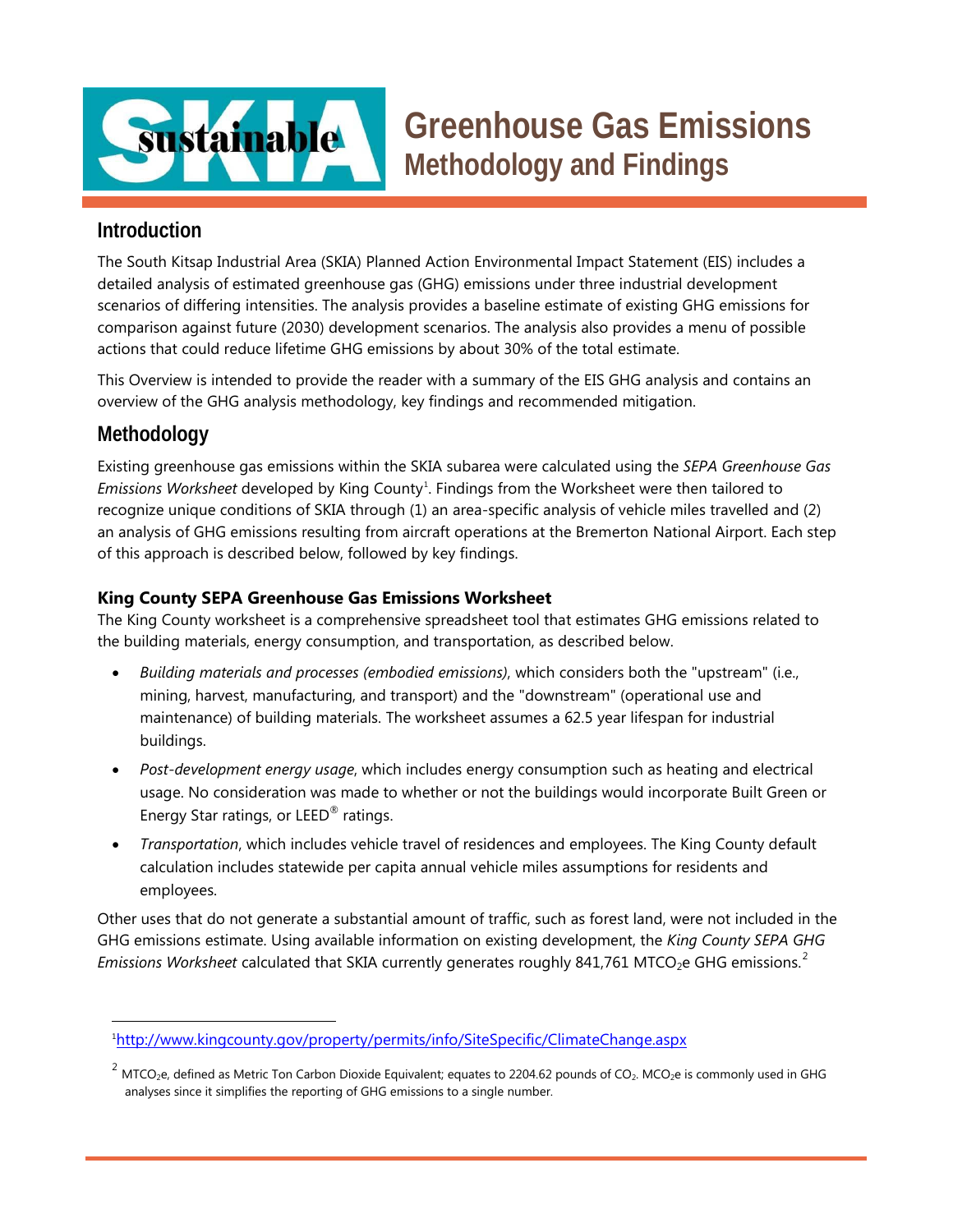

### **Vehicle Miles Traveled (VMT) GHG Tool**

To provide a more accurate estimate of the transportation related GHG emissions specific to SKIA, a more detailed transportation tool developed by Fehr & Peers was used. In this tool, land use information, such as the number of residents, employees, and square footage of building space is entered to estimate the number of vehicle trips generated by the study area. This trip generation estimate is then adjusted to account for factors like short vehicle and non-motorized trips that remain internal to the study area, trips made by other modes, and "pass-by" retail trips<sup>[3](#page-1-0)</sup>. The tool also accounts for the location of the SKIA site, which is at the edge of the Bremerton urban area, and therefore has unique travel patterns associated with it.

Using this trip generation estimate, the tool calculates the total amount of vehicle-miles traveled (VMT) based on trip length survey results from the Puget Sound Regional Council and the US Census Bureau. The trip length data account for different distances that employees and residents travel for commute, shopping, and other types of travel. A separate trip length factor is also included to account for delivery and shipment of goods to and from industrial areas.

Trip length factors and existing/proposed land use data was entered into the VMT-GHG analysis tool. While the VMT-GHG tool is based on trip generation rates from the Institute of Transportation Engineers (ITE) Trip Generation document, traffic counts collected at SKIA indicate that the actual trip generation of the industrial and airport uses in SKIA is about half of the observed ITE rate. The locally observed trip generation information was used for the industrial and airport portions of SKIA.

The VMT-GHG tool estimates average weekday and annual GHG emissions. To develop lifetime (62.5 years) GHG emissions estimates consistent the King County Worksheets, annual GHG emissions estimates were factored up to 62.5 years. Based on this analysis, SKIA existing conditions transportation GHG emissions was estimated as follows: 32.5 MTCO<sub>2</sub>e weekly, 11,443 MTCO<sub>2</sub>e annually, and 715,182 MTCO<sub>2</sub>e lifetime.

When the King County SEPA GHG Emissions Worksheet is modified to include SKIA-specific lifetime transportation GHG emission estimates, existing development in SKIA is estimated to generate roughly 1,416,576 MTCO<sub>2</sub>e lifetime GHG emissions. It should be noted that this estimate is approximately 574,800 MTCO2e higher than the more generalized King County worksheets estimate without the VMT modification.

#### **In-Air Transportation GHG Emissions**

According to the Airport Cooperative Research Program (ACRP) Report 11: Guidebook on Preparing Airport Greenhouse Gas Emissions Inventories (Transportation Research Board, 2009), GHG emissions from aircraft operations (take off, taxi, landing, travel to the airport) typically far exceed the GHG emissions of all other transportation sources (travel to the airport by cars, trucks, and busses, and tarmac vehicle activities like airplane tugs, baggage vehicles, and fuel tankers).

For the purposes of this analysis, the GHG emissions of aircraft operations were calculated consistent with the methodologies suggested by the ACRP Report. However, the emissions of tarmac vehicle operations were not calculated since there is not sufficient data about these types of vehicles and because these activities do not substantially contribute to the emissions of the airport.

<span id="page-1-0"></span> $3$  Pass-by trips are defined by ITE as vehicle trips that visit a land use solely because it is already on the traveler's primary route. In other words, the driver will make the trip along the road even if the land use was not there, but a trip to the land use is made because it is in the way to the primary destination. Pass-by trips are only valid for retail uses and constitute a substantial portion of trips to uses like gas stations, fast food restaurants, and supermarkets.

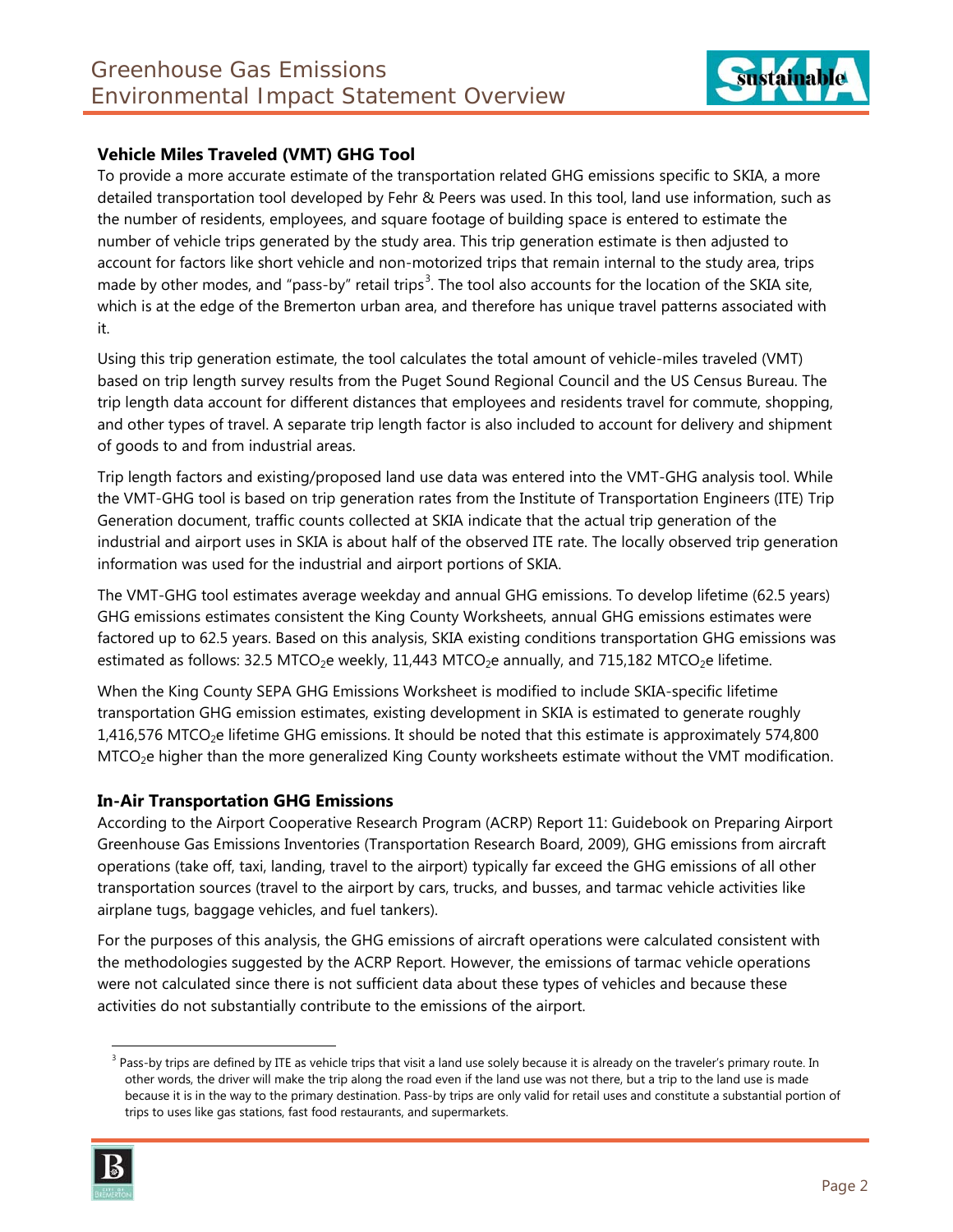

The ACRP Report recommends that in-air GHG emissions associated with an airport be calculated for departure flights only. This is to avoid double-counting GHG emissions between departure and arrival airports. This methodology is widely recognized and has been adopted by other airports in the region, including the Seattle-Tacoma International Airport and King County International Airport/Boeing Field. Since it can be difficult to determine the exact flight patterns (destination, route, speed, etc.) of all departing aircraft, the ACRP Report suggests that fuel consumption at the airport be used to estimate GHG emissions.

Average annual GHG emissions were calculated by using average annual fuel sales at the Bremerton National Airport,  $CO<sub>2</sub>$  emissions factors from the US Department of Energy, and a  $CO<sub>2</sub>e$  conversion factor from the US EPA. Lastly, to report GHG emissions consistent with other land uses in the King County spreadsheet, a lifetime GHG emissions estimate was calculated. This lifespan GHG calculation may be less meaningful than the other lifespan GHG estimates in the King County spreadsheet since it assumes no increase or decrease in aircraft operations over the long-term. Consistent with other industrial and service uses, the lifespan of the Bremerton National Airport was assumed at 62.5 years. GHG emissions in metric tons of carbon dioxide are estimated at 2,443 annually and 152,658 lifetime (62.5 years).

## **Key Findings**

The table below summarizes greenhouse gas emissions estimates from the existing development within SKIA based on the methodologies discussed above. The completed SEPA Greenhouse Gas Emissions Worksheets, as well as an explanation of the methodology employed to create the formulas, are included in the SKIA Planned Action Final EIS, Appendix 3.

|                                          | <b>Estimated GHG Emissions in MTCO<sub>2</sub>e</b> |                                            |                                                               |
|------------------------------------------|-----------------------------------------------------|--------------------------------------------|---------------------------------------------------------------|
|                                          | <b>King County Worksheet</b>                        |                                            |                                                               |
| <b>Development Scenarios</b>             | No Modifications                                    | Modified by SKIA-<br>specific VMT GHG Tool | Modified by SKIA-<br>Specific VMT GHG Tool<br>and ACRP Report |
| <b>Existing Conditions</b>               | 841,761                                             | 1,416,576                                  | 1,569,234                                                     |
| <b>EIS Alternatives</b>                  |                                                     |                                            |                                                               |
| Alternative 1<br>(No Action)             |                                                     |                                            | 2,113,862                                                     |
| Alternative 2<br>(Preferred Alternative) |                                                     |                                            | 10,219,963                                                    |
| Alternative 3                            |                                                     |                                            | 14,252,847                                                    |

#### **Estimated Greenhouse Gas Emissions**

Factoring in SKIA-specific modifications for VMT and aircraft operations to the King County Worksheet, total existing SKIA lifetime GHG emissions are estimated at  $1,569,234$  MTC0<sub>2</sub>e. This same approach was used to estimate future GHG emissions under the alternatives considered in the SKIA Draft Planned Action EIS. Total estimated lifetime GHG emissions with full development of the Preferred Alternative (Alternative 2 in the EIS) are estimated at 10,219,936 MTC02e. Using this estimate as a starting point, potential site design and operations measures to reduce GHG emissions by about 30% are shown on the last page of this flyer.